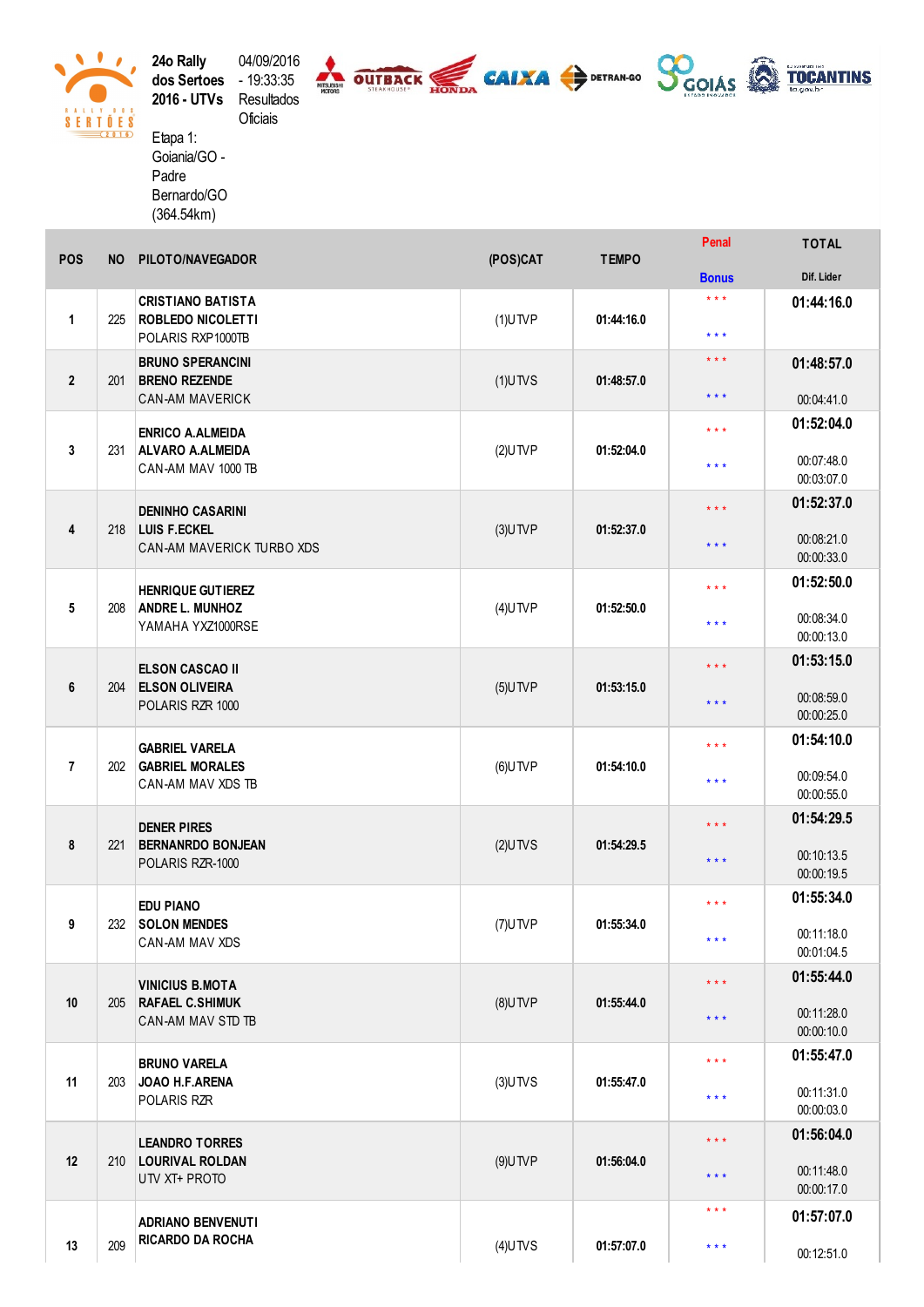|    |     | POLARIS RZR XP 1000                                                      |             |            |                         | 00:01:03.0               |
|----|-----|--------------------------------------------------------------------------|-------------|------------|-------------------------|--------------------------|
| 14 | 207 | <b>JORGE SAWAYA</b><br><b>DANIEL SPOLIDORIO</b><br><b>CAN-AM MAV XDS</b> | $(10)$ UTVP | 01:57:43.8 | $\star\star\star$       | 01:57:43.8               |
|    |     |                                                                          |             |            | $***$                   | 00:13:27.8<br>00:00:36.8 |
|    |     | PEDRO QUEIROLO<br><b>GUI TROMBINI</b><br><b>CAN-AM MAV TURBO</b>         | $(11)$ UTVP | 01:58:46.0 | $***$                   | 01:58:46.0               |
| 15 | 230 |                                                                          |             |            | * * *                   | 00:14:30.0<br>00:01:02.2 |
|    |     | <b>DIMAS PIMENTA III</b>                                                 |             | 01:59:12.0 | $***$                   | 01:59:12.0               |
| 16 | 223 | <b>RODRIGO KONIG</b><br>CAN-AM CAN-AM                                    | $(12)$ UTVP |            | $***$                   | 00:14:56.0<br>00:00:26.0 |
|    |     | <b>CARLOS AMBROSIO</b>                                                   |             | 02:00:10.8 | $***$                   | 02:00:10.8               |
| 17 | 216 | <b>CADU SACHS</b><br>POLARIS POLARIS                                     | $(13)$ UTVP |            | * * *                   | 00:15:54.8<br>00:00:58.8 |
|    |     | <b>DANIEL COSTA</b>                                                      |             | 02:00:55.0 | $\star \star \star$     | 02:00:55.0               |
| 18 | 222 | <b>FLAVIO BISI</b><br>POLARIS RZR XP                                     | $(5)$ UTVS  |            | $***$                   | 00:16:39.0<br>00:00:44.2 |
|    |     | <b>G. LAPERTOSA</b>                                                      |             | 02:02:05.0 | $***$                   | 02:02:05.0               |
| 19 | 213 | <b>FABIO ZELLER</b><br>POLARIS XP-1000                                   | $(6)$ UTVS  |            | * * *                   | 00:17:49.0<br>00:01:10.0 |
|    |     | <b>ANDRE DA COSTA</b><br><b>CLAUDIA GRANDI</b><br>POLARIS RZR 1000       |             |            | $* * *$                 | 02:03:11.0               |
| 20 | 227 |                                                                          | $(7)$ UTVS  | 02:03:11.0 | $***$                   | 00:18:55.0<br>00:01:06.0 |
|    | 211 | <b>EUCLIDES BENVENUTI</b><br><b>MARCOS PANSTEIN</b><br>POLARIS XP 1000   | $(8)$ UTVS  | 02:03:18.2 | $\star \star \star$     | 02:03:18.2               |
| 21 |     |                                                                          |             |            | * * *                   | 00:19:02.2<br>00:00:07.2 |
|    |     | <b>GABRIEL CESTARI</b>                                                   |             | 02:10:55.0 | $* * *$                 | 02:10:55.0               |
| 22 | 229 | <b>RONALD LEIS</b><br>POLARIS RZR TURBO                                  | $(14)$ UTVP |            | $***$                   | 00:26:39.0<br>00:07:36.8 |
|    |     | <b>MARCELO GASTALDI</b>                                                  |             | 02:16:37.0 | $***$                   | 02:16:37.0               |
| 23 | 214 | <b>BRENO R. FERREIRA</b><br>POLARIS 1000TURBO                            | $(15)$ UTVP |            | $***$                   | 00:32:21.0<br>00:05:42.0 |
|    |     | <b>RODRIGO FAIAD</b>                                                     |             |            | $***$                   | 02:20:43.0               |
| 24 | 228 | <b>ROBERTO M.DA SILVA</b><br>POLARIS RZR 900                             | $(9)$ UTVS  | 02:20:43.0 | $***$                   | 00:36:27.0<br>00:04:06.0 |
|    | 233 | <b>OSMAN G.DIDI</b><br><b>ALEXANDRE BRANCO</b><br><b>CAN-AM MAVERICK</b> | $(10)$ UTVS | 02:22:55.5 | $***$                   | 02:22:55.5               |
| 25 |     |                                                                          |             |            | $***$                   | 00:38:39.5<br>00:02:12.5 |
|    | 219 | <b>DALGER JUNQUEIRA</b><br><b>MARCELO J.D. SOUSA</b><br>POLARIS RZR1000  | $(11)$ UTVS | 02:17:46.9 | 00:10:00.0              | 02:27:46.9               |
| 26 |     |                                                                          |             |            | $\star$ $\star$ $\star$ | 00:43:30.9<br>00:04:51.4 |
|    |     | <b>RODRIGO VARELA</b>                                                    |             | 02:30:00.0 | 00:30:00.0              | 03:00:00.0               |
| 27 | 206 | <b>MAYCKON PADILHA</b><br>CAN-AM MAV XDS TB                              | $(16)$ UTVP |            | $\star$ $\star$ $\star$ | 01:15:44.0<br>00:32:13.1 |
| 28 | 217 | <b>ERIK DONATTO</b><br><b>SERGIO AVALLONE</b><br>POLARIS RZR1000         | $(12)$ UTVS | 02:30:00.0 | 00:30:00.0              | 03:00:00.0               |
|    |     |                                                                          |             |            | $***$                   | 01:15:44.0<br>00:00:00.0 |